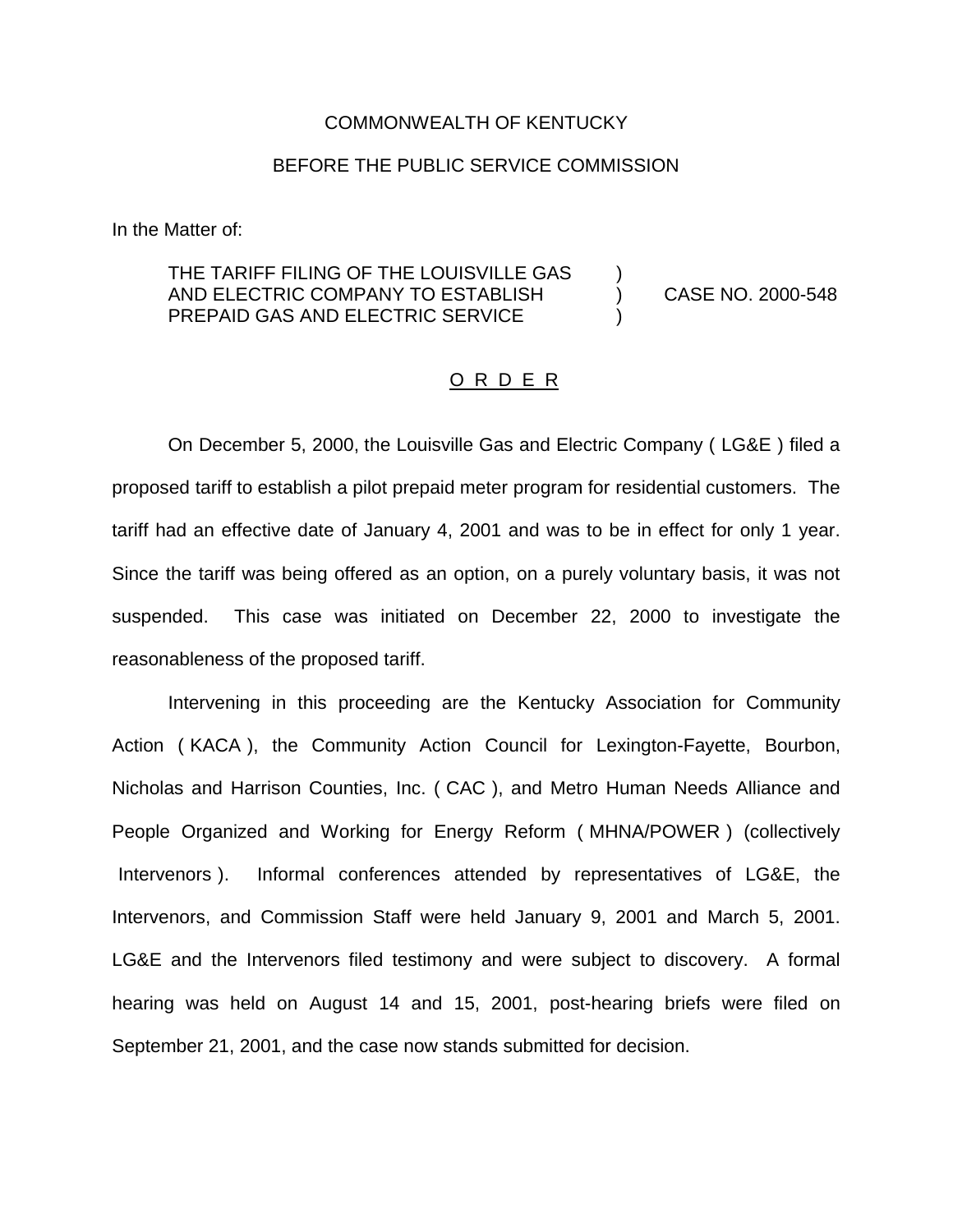### BACKGROUND

A customer who chooses to participate in LG&E s prepaid meter pilot receives a prepay meter, an in-house display unit, which plugs into a standard electrical outlet, and two smart cards (which resemble credit cards) with which to pay for his or her energy use. There is one pay station for customers to pay and transfer payment amounts to their smart cards. The pay station is located at  $LGAE$  s service center at  $8<sup>th</sup>$  and Broadway in downtown Louisville, Kentucky. The pilot program is limited to 500 participants, who must reside within a five-mile radius of the service center. A customer places an amount of money (the minimum is \$1.00) into the ATM-type machine at the pay station, which downloads that amount onto the customer s smart card. The customer then transfers that amount from the smart card to the in-house display unit, which then displays the amount of energy that has been prepaid. As the customer consumes energy, the in-house display will continuously show the amount remaining and will alert the customer when the amount of energy remaining has declined to 4 days estimated usage.

For 7 months of the year, if the amount of energy purchased runs to zero the customer s electric service will automatically shut off. However, from November through March, the primary heating season months, the prepay meters are programmed to operate in credit mode, meaning service will not shut off when the energy purchased runs to zero. During that period, prepay meter customers will be treated no differently than traditional credit customers with respect to LG&E s disconnection policies.

LG&E offers the pilot program to its customers on an optional basis. To participate in the program, a customer must receive both gas and electric service from

-1-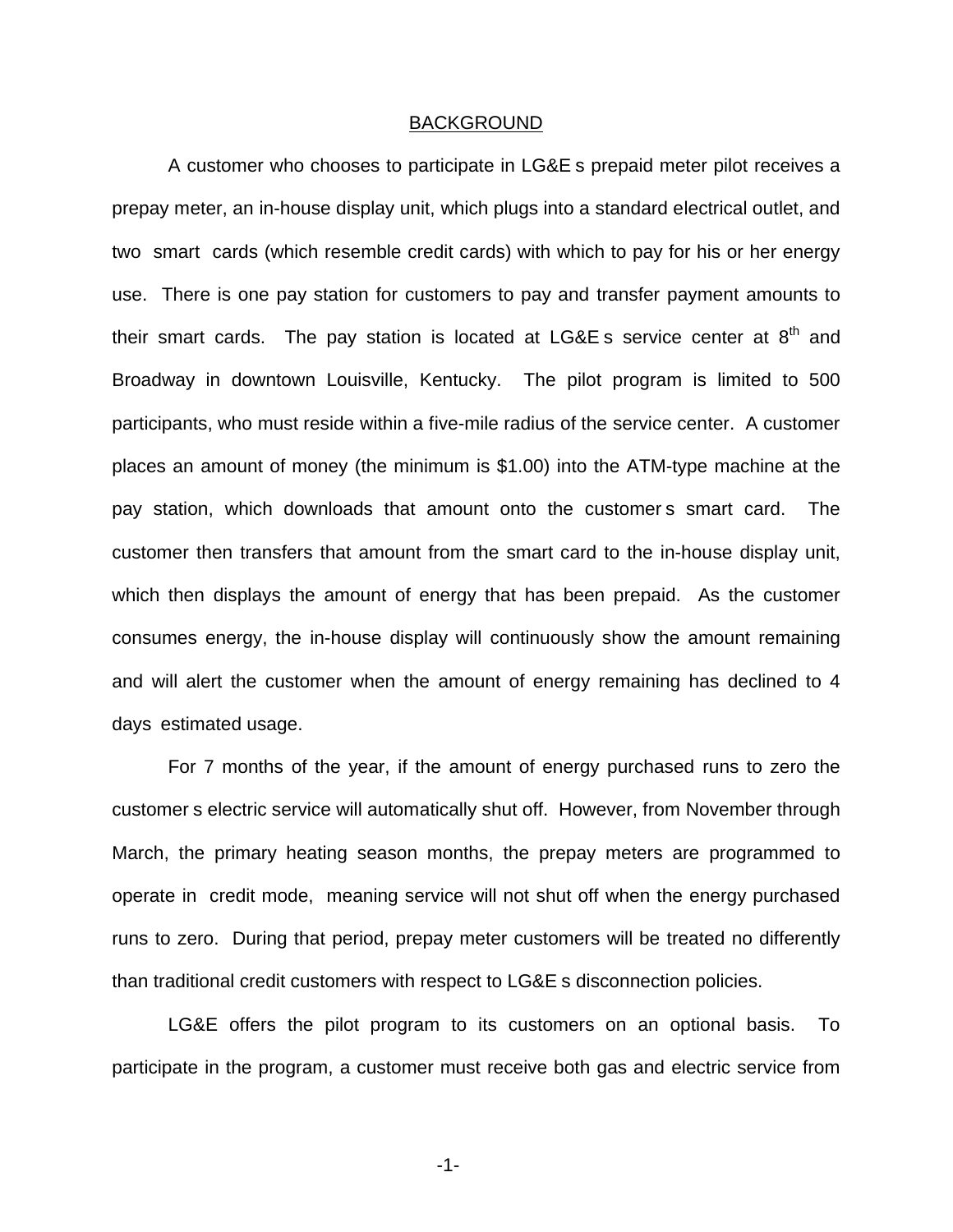LG&E and must agree to enroll in a budget payment plan for gas service. A smart card can be used to purchase a dollar value of energy with the gas budget amount spread over the first 600 hours in a month, as is the fixed portion of the customer s electric bill. The fixed portion of the electric bill includes LG&E s standard residential electric service customer charge of \$3.29, plus a facilities charge of \$7.50 to cover the cost of the prepaid meter. The variable portion of the charges for electric service is based on the average of LG&E s existing seasonal residential electric rates. Generally, this means that prepay meter customers are charged the same overall rate as other residential customers plus the \$7.50 facilities charge. If a customer has a pre-program arrearage, thirty cents of every dollar charged is credited against the customer s arrearage balance.

#### **ISSUES**

#### LG&E s Position on Program

LG&E states that the pilot is entirely voluntary, limited in scope and geographic area, and designed for the purpose of evaluating the feasibility of providing prepaid electric and gas service as a standard tariff offering. The pilot will be used to gather information that will assist LG&E in evaluating whether prepaid service should be offered to an expanded number of customers. Although the pilot tariff became effective on January 4, 2001, no customers were enrolled in the pilot until March 2001.

LG&E asks that the program be allowed to remain in effect in its existing form for the duration of the pilot; it would not, however, oppose an extension of the pilot through April 2002 to allow its customers to test the program through the winter heating season. In addition, LG&E asks that customers that are on the program at the end of April 2002

-2-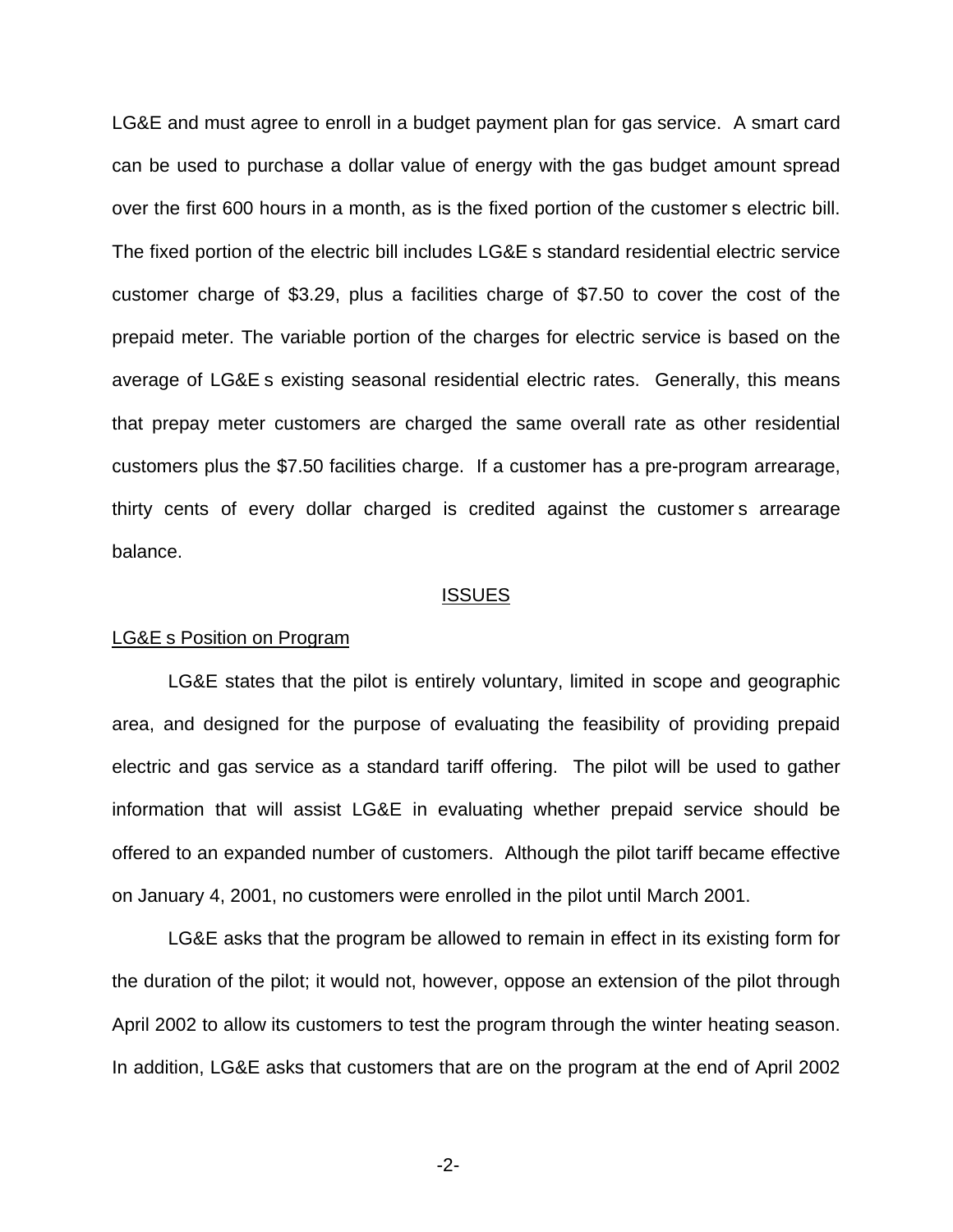be permitted to remain on the program until the Commission issues an Order terminating the program, unless a customer exits the program voluntarily.

One issue raised by the use of prepaid meter service is whether the utility is required to comply with the Commission s regulations on service terminations for nonpayment of bills, 807 KAR 5:006, Section 14(1)(f)1. That regulation prohibits a gas or electric utility from terminating service without first sending the customer an advance termination notice. LG&E argues that it is the customer, not the utility, who terminates service when the prepaid energy amount runs down to zero. LG&E contends that the loss of service is due to the customer s not having replenished the prepaid energy on the smart card and prepay meter. LG&E, therefore, requests the Commission to find that a deviation from the regulation on service terminations is not required for prepaid meter service or, in the alternative, that such deviation should be granted for good cause shown.

#### Intervenors Positions on Program

MHNA/POWER contend that the prepaid meter program should not be offered to low-income customers. They argue that these customers typically encounter bill payment problems with a greater frequency than the general customer population and, consequently, will be subject to more frequent loss of utility service under the program. They ask that no additional customers be added to the program until an independent evaluation has been performed and submitted for public comment and further review by the Commission.

CAC and KACA claim that low-income customers participating in the prepaid meter program will not be eligible for crisis assistance funds from the federally-funded

-3-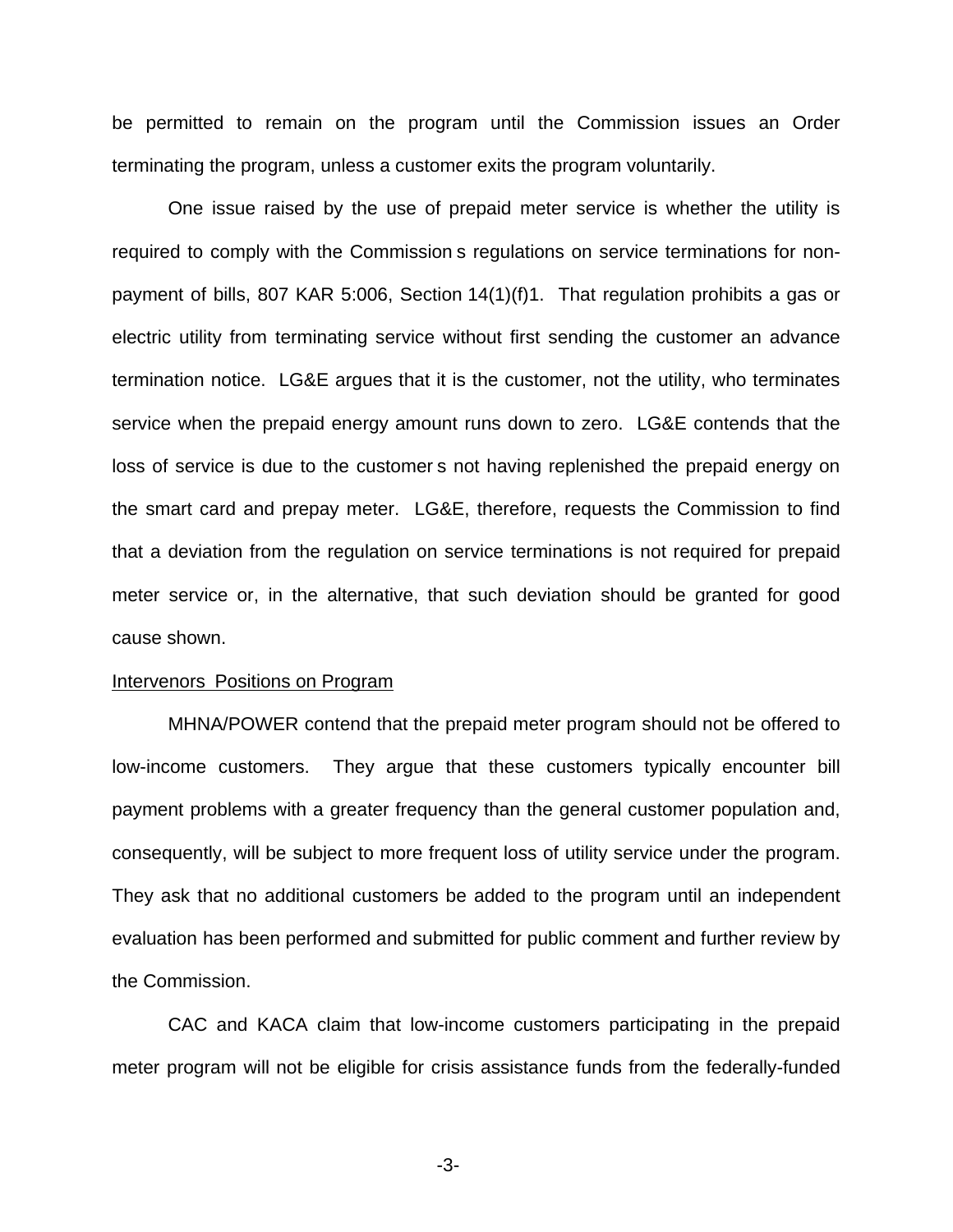Low Income Home Energy Assistance Program ( LIHEAP ) because prepaid meter customers will not receive a disconnect notice from the utility when they are in danger of losing service. In addition, they claim that prepaid meter service is a lesser level of service than traditional credit service and that, because LG&E stands to profit by reducing bad debt write-offs, meter reading costs, and field credit activity, prepaid meter service should be offered at a discount rather than at the residential rate plus \$7.50 per month. CAC and KACA claim that prepay customers will face a greater risk of doing without heat during the winter months because of the potential for more frequent loss of service than traditional credit customers.

If the pilot program is continued, the CAC and KACA argue that certain conditions should be imposed, including prohibiting service disconnections between November 1 and March 31; excluding from eligibility all customers with incomes below 200 percent of the federal level; and excluding payment for gas service from the program. In addition, CAC and KACA maintain that during the pilot LG&E should be required to report certain information regarding customer disconnections to the Commission for its review and analysis and that LG&E should be required to pay for an independent third-party evaluation of the program.

### LG&E s Response to Intervenors Positions

LG&E argues that low-income customers should not summarily be excluded from the program, solely based on their income levels. It maintains that it will do everything within its power to ensure that LIHEAP assistance will be available to eligible customers that enroll in the prepay meter program. LG&E states that, because of its decision to program the meters to go into credit mode from November through March, prepay

-4-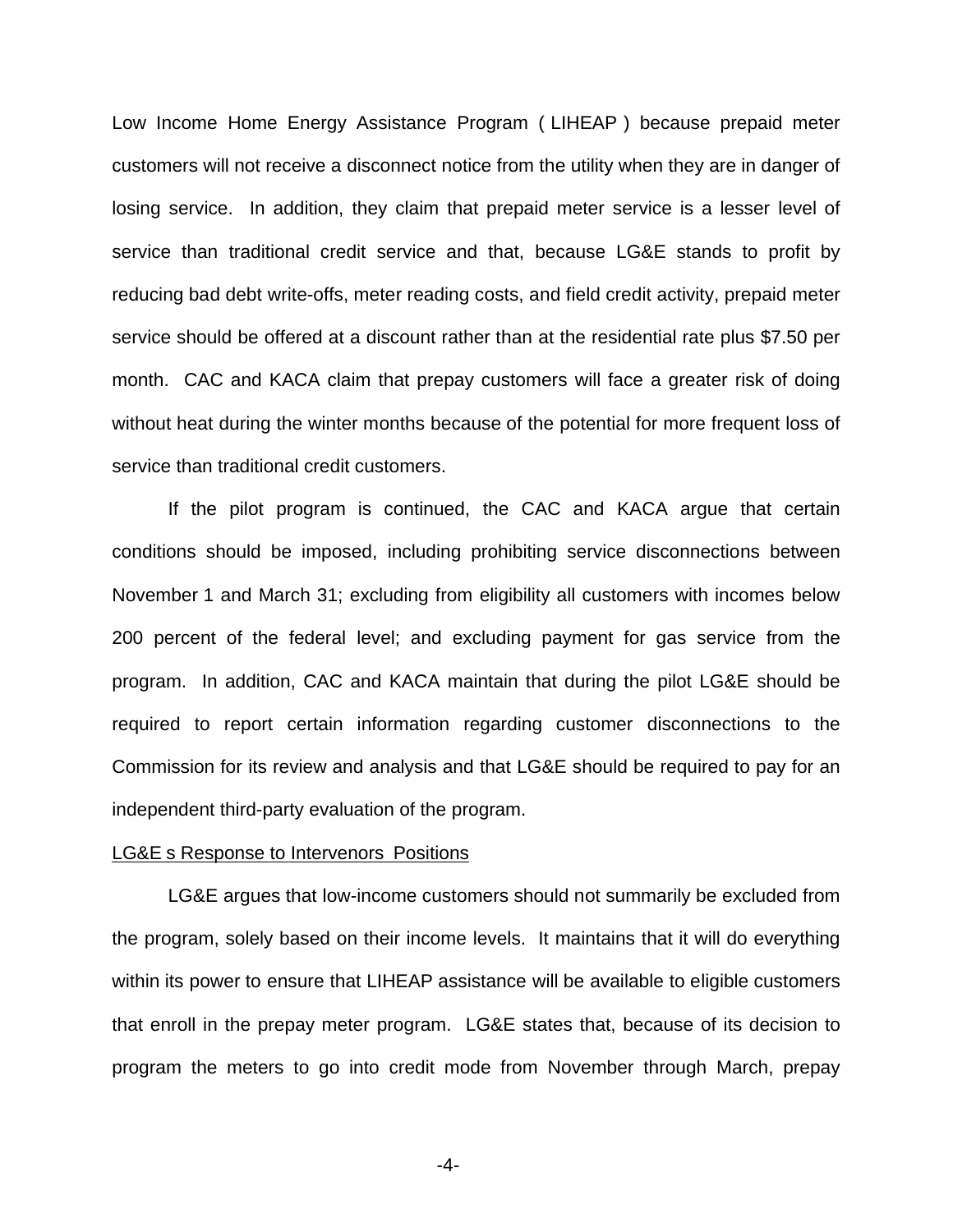customers will be at no greater risk of losing heat due to loss of service during the winter months than a traditional credit customer.

LG&E cites greater control of energy usage, increased payment flexibility, and extended deferred payment arrangements as three areas in which prepay service represents a greater level of service to customers than traditional credit service. LG&E also contends that the program will not result in sufficient savings due to reductions in bad debts or credit and collection activity to justify a reduction in the rates charged prepay customers until there is a level of customer participation that would justify eliminating a full-time LG&E customer service position.

### **DISCUSSION**

## Continuation of Pilot

The Commission recognizes the Intervenors concerns regarding LG&E s prepaid meter pilot program. We share many of those concerns and believe that they must be addressed prior to considering any expansion or major modifications to the existing pilot. However, the Commission finds that additional information on the actual operating results of the prepaid meter program is necessary to make an informed and reasoned decision on the program s merits. In order to gather such information, we find that continuing the pilot program in its current form through the remainder of the current heating season is appropriate.<sup>1</sup> This finding is based on LG&E s representation that the prepaid meters will run in credit mode through March 31, 2002, meaning that prepaid meter customers will not lose service through that date if the amount of energy for which

 $1$  Since the program was not actually up and running until April 2001, it was not in effect during the past heating season and will not have generated a full year s data until at least March 2002.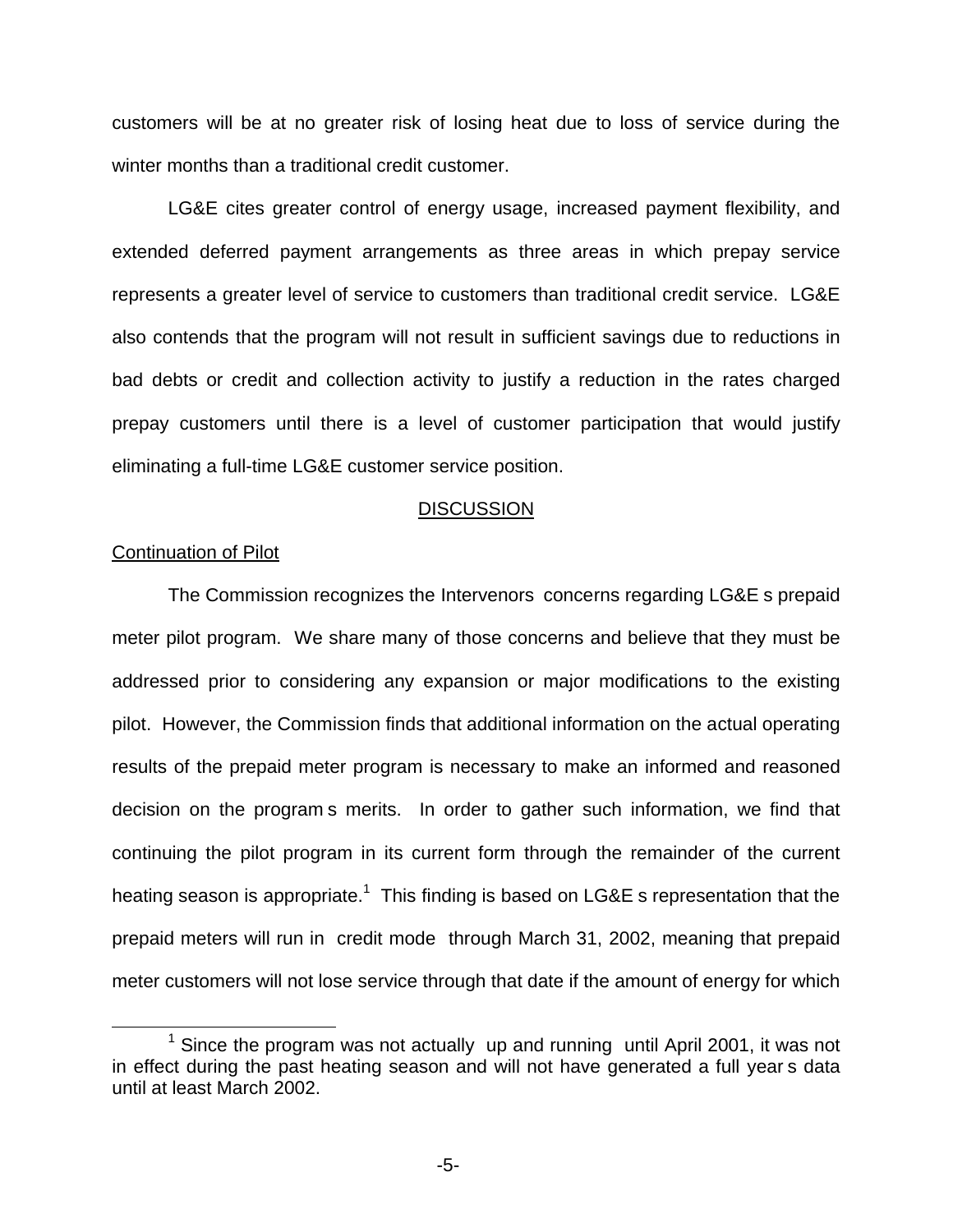they have prepaid runs down to zero. We further find that the program should continue in its current form until such time as the Commission renders a decision on the merits of the pilot program after further review and investigation as discussed below.

In order to allow the Commission to conduct a meaningful review of the pilot program in a timely manner, LG&E should file a report, supported by written testimony, on the operation and results of the pilot program for the period ended March 31, 2002. The report and testimony, which should also reflect any proposed expansion or modification of the prepaid meter program, are to be filed with the Commission and the Intervenors no later than May 31, 2002. The report and testimony should, at minimum, address the issues identified in Appendix A to this Order. Upon receipt of the filing, the Commission will initiate a proceeding to investigate the relevant issues and determine the future of the program.

#### LG&E s Deviation Request

Because the prepay meters will run in credit mode with customers being subject to LG&E s disconnection policies in the same manner as traditional credit customers during the period from November 1 through March 31, we find that the issue of notice of service terminations is moot for those 5 months. However, it is clearly an issue during the months in which the meters run in prepay mode and service does shut off when the amount of energy for which a customer has paid goes to zero. As stated by LG&E, since the loss of service is due to the customer s not replenishing the prepaid energy on his or her smart card and prepay meter, LG&E does not initiate the termination of service. Since LG&E obtains data on a prepay customer s usage on an after-the-fact basis when the smart card is loaded at the LG&E pay station, LG&E does not know

-6-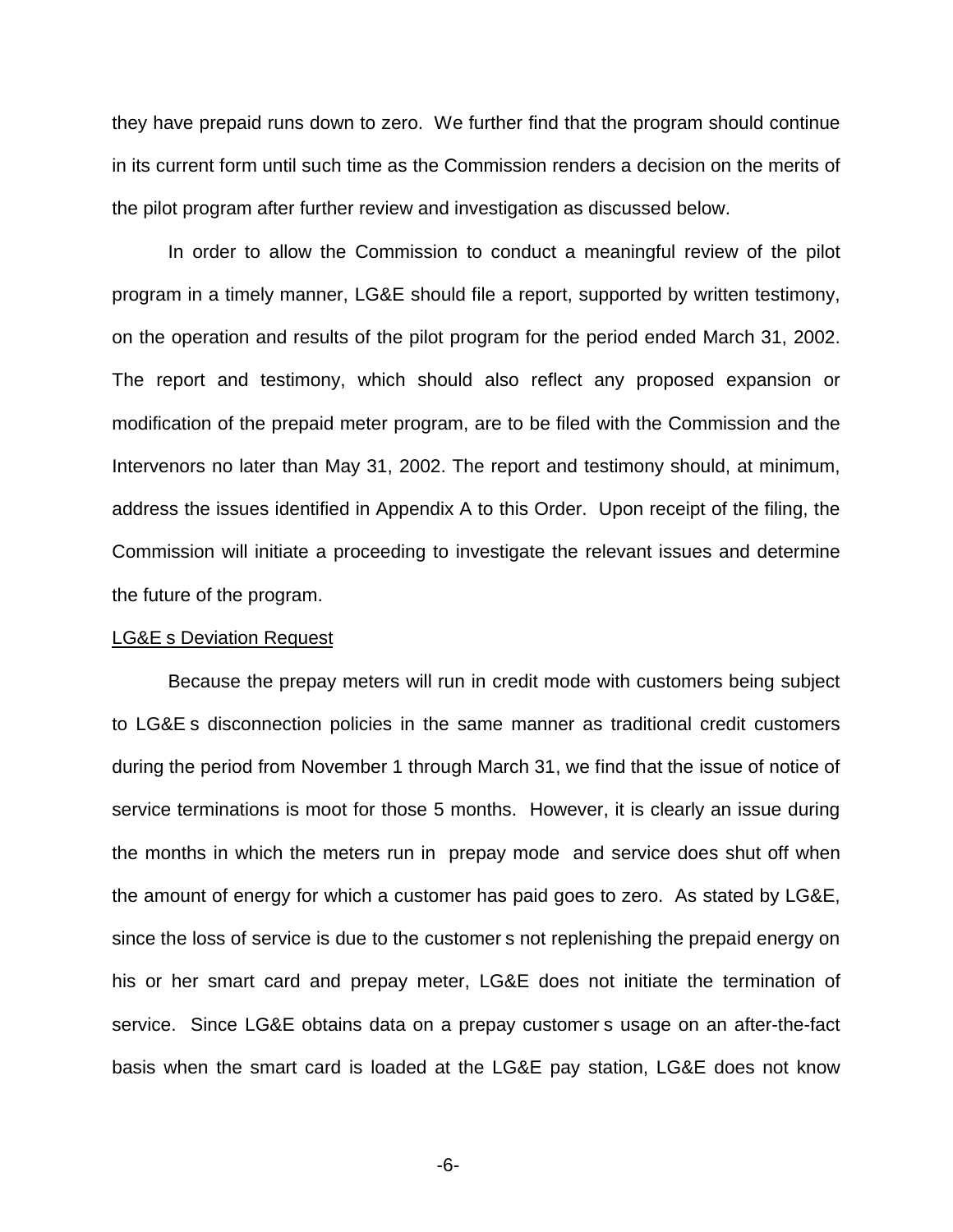when the customer has allowed his or her paid service to expire. Thus, LG&E has no ability to provide the customer advance notice of a shut-off. Since LG&E does not actually terminate service in the traditional sense, and considering that, from April through October, customers will not be seeking LIHEAP crisis funds, LG&E s request for a deviation from the Commission s regulations on notice of service terminations is reasonable and should be granted for the extended term of the pilot.

### FINDINGS AND ORDERS

Based on the evidence of record and being otherwise sufficiently advised, the Commission finds that:

1. LG&E s prepaid meter pilot program should be continued in its current form through the current heating season and until such time as the Commission rules on the program s reasonableness in a later proceeding.

2. LG&E should file with the Commission and the Intervenors no later than May 31, 2002 a report, with supporting testimony, on the results of the pilot from the time of its commencement through March 31, 2002. The report and testimony should, at minimum, address the issues set forth in Appendix A to this Order.

3. Upon receipt of LG&E s report and testimony, the Commission will initiate a formal proceeding to more thoroughly review the pilot prepaid meter program and determine whether it should be terminated, continued, modified, or expanded.

IT IS THEREFORE ORDERED that:

1. LG&E s prepaid meter pilot program shall continue in its current form through the current heating season and until such time as the Commission rules on the program s reasonableness in a later proceeding.

-7-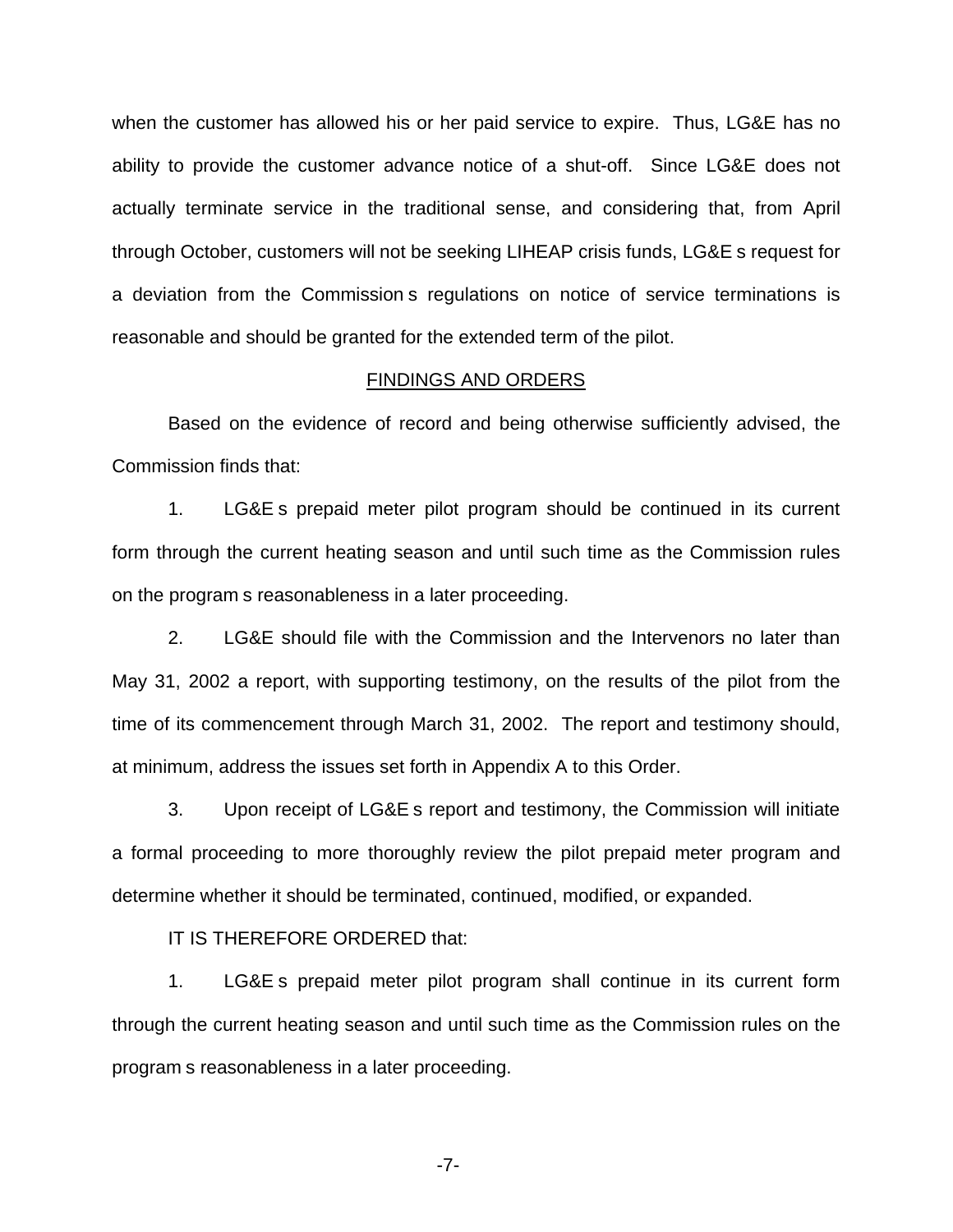2. LG&E shall file with the Commission and the Intervenors no later than May 31, 2002 a report, with supporting testimony, on the results of the pilot from the time of its inception through March 31, 2002. The report and testimony shall, at minimum, address the issues set forth in Appendix A to this Order.

3. Upon receipt of LG&E s report and testimony, the Commission shall initiate a formal proceeding to more thoroughly review the pilot prepaid meter program and determine whether it should be terminated, continued, modified, or expanded.

Done at Frankfort, Kentucky, this  $7<sup>th</sup>$  day of January, 2002.

By the Commission

ATTEST:

Deputy Executive Director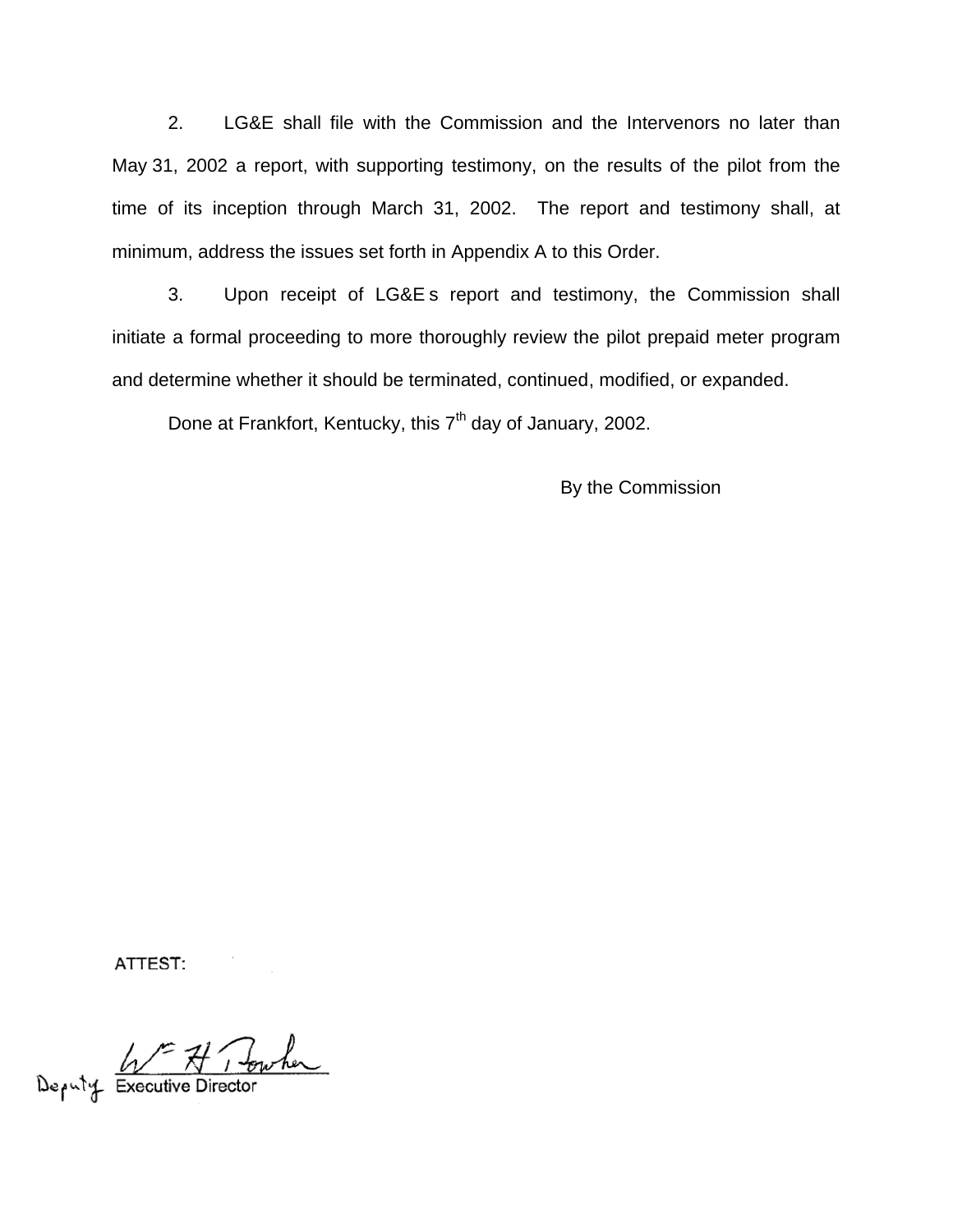# APPENDIX A APPENDIX TO AN ORDER OF THE KENTUCKY PUBLIC SERVICE COMMISSION IN CASE NO. 2000-548 DATED January 4, 2002

The report and testimony to be filed by LG&E covering its pilot prepaid meter program through March 31, 2002 shall, at minimum, address the following issues.

- 1. The number of participants over the course of the period ended March 31, 2002, disaggregated to show how many: (1) remained in the program from the time they enrolled through March 31, 2002; (2) were terminated from the program (and the reasons for such termination); and (3) voluntarily left the program (and the reasons for leaving).
- 2. The number of participants who qualified for LIHEAP funds during the period ended March 31, 2002, or had qualified for LIHEAP funds during the 2000-2001 winter heating season.
- 3. The number of participants whose enrollment resulted from having sought to resolve a past due bill, an arrearage balance, prior service disconnection, or some other service or payment problem.
- 4. The number of participants, by month prior to November 1, 2001, who permitted their purchased energy to run down to zero causing their service to shut off, and for the period from November 1, 2001 through March 31, 2002, the number who permitted their purchased energy to run down to zero when that action did not result in service being automatically shut off.
- 5. The number of participants who permitted their purchased energy to run down to zero multiple times, with the numbers disaggregated to show the number with two, three, and four or more such occurrences.
- 6. The number of participants with arrearage balances at the time of enrollment showing the number with arrearages of: (a) \$100 or less; (b) \$100 to \$300; (c) \$300 to \$500; and (d) \$500 or greater.
- 7. For the period ended March 31, 2002, provide on a monthly basis the cumulative arrearage balance of the participants in the program.
- 8. The number of participants that had received disconnect notices at their current residence during the 12 months immediately prior to enrolling in the program.